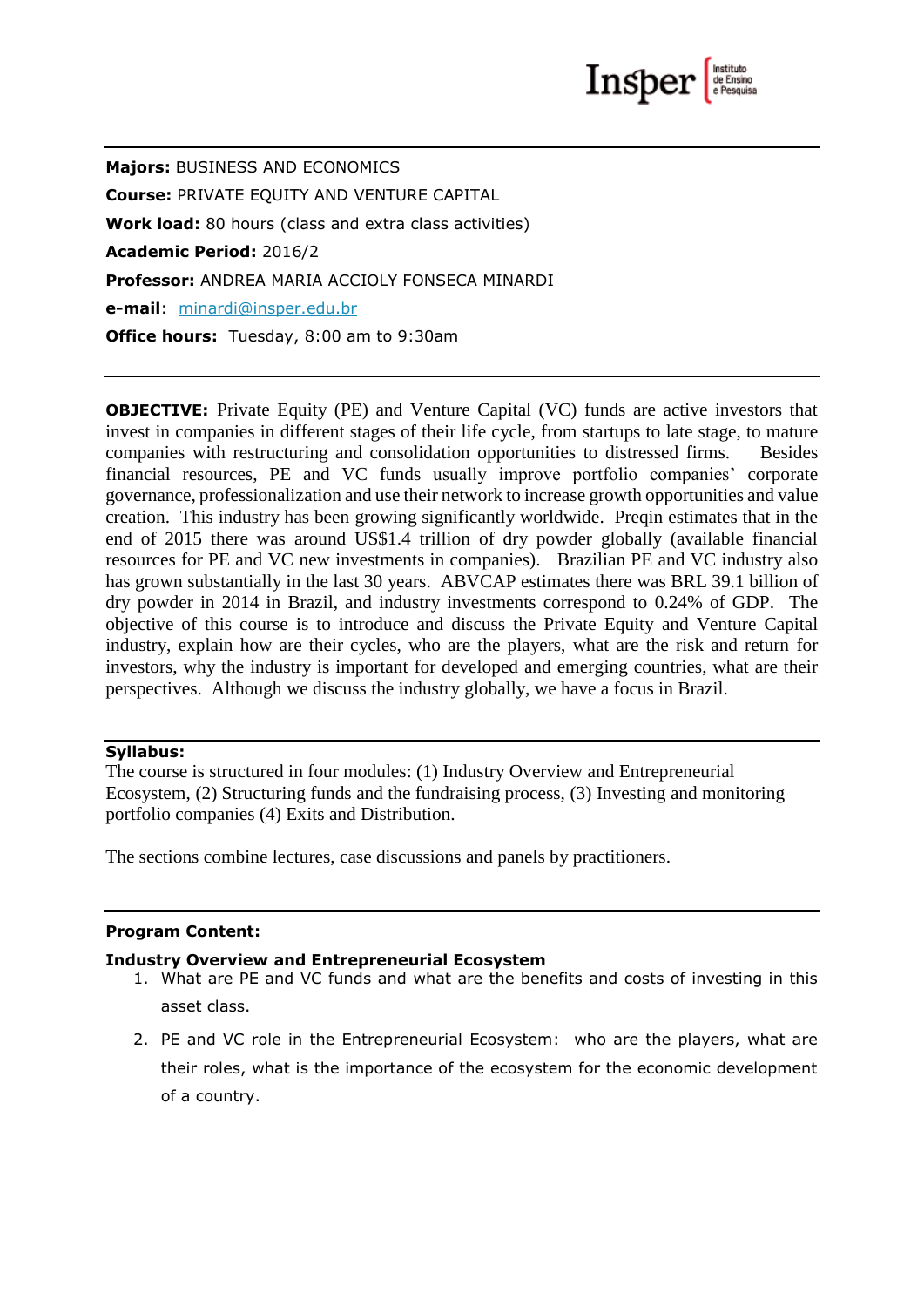

## **Structuring funds and the fundraising process**

- 3. The relationship between investors (LP limited partners) and fund managers (GP General Partners): conflict of interests and agency problems, compensation arrangements, contractual clauses and governance.
- 4. PE and VC funds as an asset class in institutional investors' portfolio.
- 5. Industry organization and difficulties in raising first time funds.

## **Investing and monitoring portfolio companies**

- 6. Deal sourcing and evaluation: pre deal considerations and qualitative issues.
- 7. Deal valuation: comparable, the Venture Capital Method, WACC and APV.
- 8. Deal structuring: basic securities used to invest in portfolio companies, usual clauses, term sheets, due diligence
- 9. Monitoring portfolio companies and implementing value creation strategies: boards, governance techniques, LBO model

## **Exits and Distributions**

- 10.Different kinds of exits
- 11.The IPO process
- 12.Distribution to LPs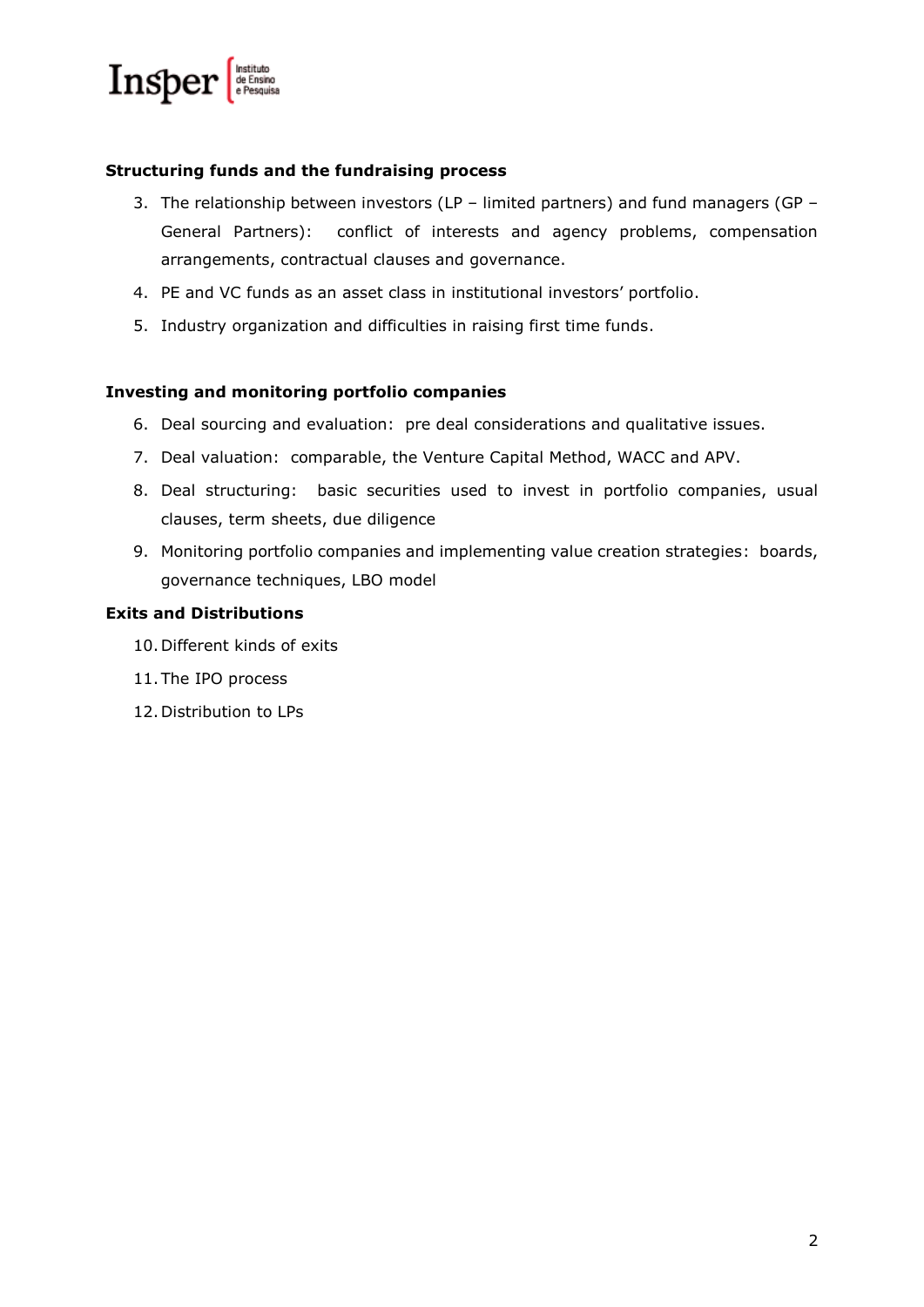

# **PROGRAM:**

| SEC. | <b>DATE</b> | <b>PROBLEM</b>                                                                                                                                 | <b>FUNDAMENTAL CONCEPTS</b>                                                                                                                                                                                      | <b>LEARNING EVIDENCES</b>                                                                                                                                                                                                                                           | <b>PROGRAM</b>                                                                                                                                                                                                                                                                                                                                                                                                                                                                                            |
|------|-------------|------------------------------------------------------------------------------------------------------------------------------------------------|------------------------------------------------------------------------------------------------------------------------------------------------------------------------------------------------------------------|---------------------------------------------------------------------------------------------------------------------------------------------------------------------------------------------------------------------------------------------------------------------|-----------------------------------------------------------------------------------------------------------------------------------------------------------------------------------------------------------------------------------------------------------------------------------------------------------------------------------------------------------------------------------------------------------------------------------------------------------------------------------------------------------|
|      | 09/08       | What are Private Equity and<br>Venture Capital Funds, and<br>how are they connected with<br>other players in the<br>entrepreneurial ecosystem? | What is the purpose of PE/VC funds and the<br>limited partnership model.                                                                                                                                         | - Understand the purpose of PE<br>and VC funds<br>- Understand the risk of return of<br>investing in PE/VC funds<br>Compare the industry history in<br>the US and Brazil                                                                                            | Lecture 1: Overview of<br><b>PE/VC</b><br>(1) Chap. 1 LLH (Lerner,<br>Leamon e Hardymon)<br>$(2)$ Chap.9 LLH<br>(3) MINARDI, KANITZ,<br><b>BASSANI,. Private Equity</b><br>and Venture Capital<br>Industry Performance in<br>Brazil:. The Journal of<br>Private Equity, 2014.<br>(4) LEAMON, LERNER.<br>Creating a Venture<br>Ecosystem in Brazil:<br>FINEP's INOVAR Project.<br>Available at<br>https://www.innovationpoli<br>cyplatform.org/sites/default<br>/files/rdf_imported_docume<br>nts/1507.pdf |
| 2    | 12/08       |                                                                                                                                                |                                                                                                                                                                                                                  | - Understand the entrepreneurial                                                                                                                                                                                                                                    | Lecture 2 and 3:                                                                                                                                                                                                                                                                                                                                                                                                                                                                                          |
| 3    | 16/08       |                                                                                                                                                | Entrepreneurial Ecosystem: why it is important,<br>who are the players (accelerators, incubators,<br>angel investor, crowd funding, venture capital,<br>private equity, mezzanine), and what are their<br>roles. | ecosystem and how financial<br>players are spread in different life<br>cycle stages<br>- Understand the role of<br>accelerators, incubators, angels,<br>crowd funding, VC, PE and<br>capital market.<br>- Understand the importance of<br>entrepreneurial ecosystem | <b>Entrepreneurial Ecosystem</b><br>and PE/VC<br>(1) MINARDI, CRESCIULO.<br>Uma reflexão sobre o<br>ecossistema de capital<br>empreendedor no Brasil. In:<br>Marcos Pineschi Texeira;<br>Marcelo Sobreiro Maciel.<br>(Org.). Série Estudos                                                                                                                                                                                                                                                                |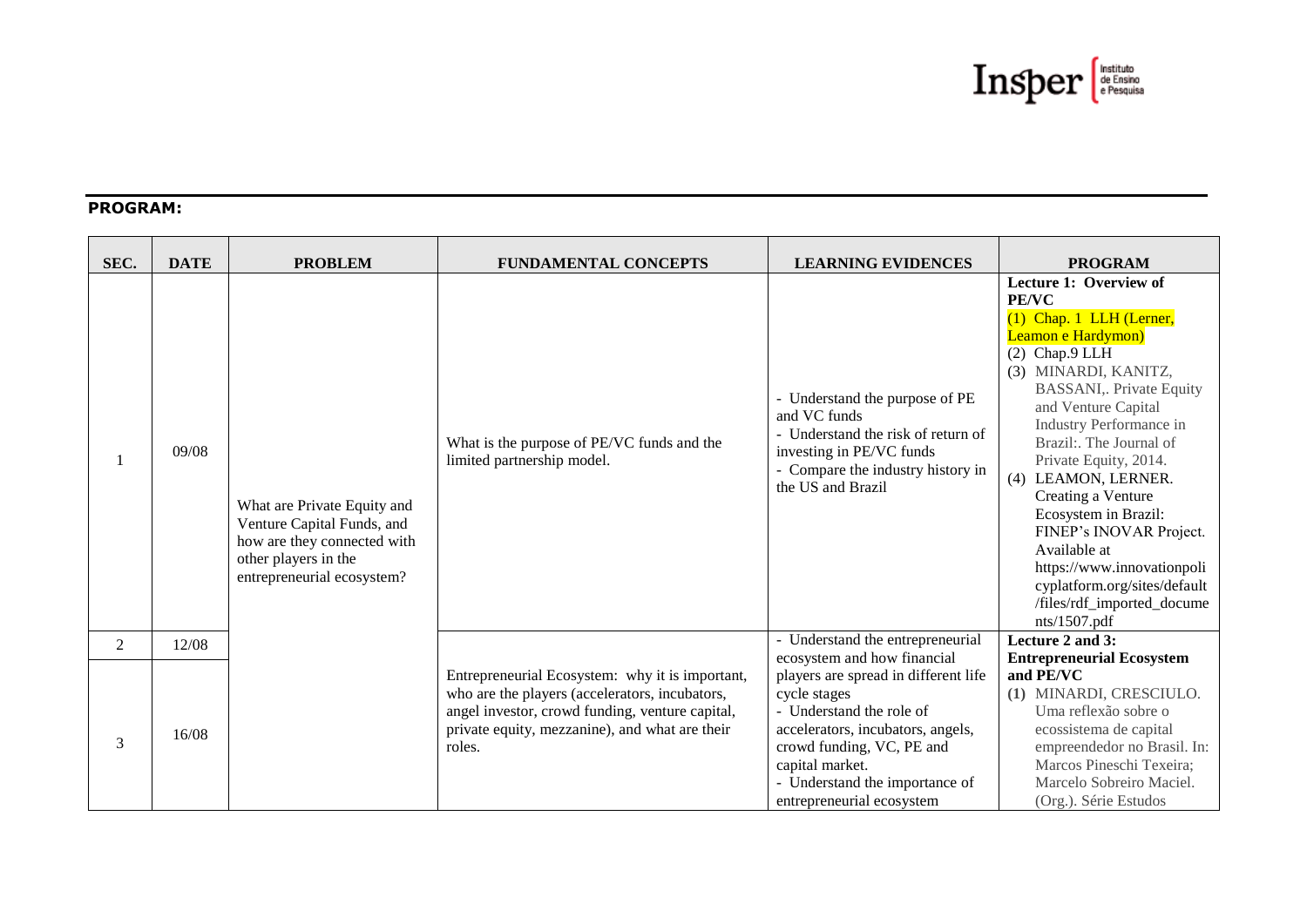

|                |       |                                                |                                                 | - Compare the ecosystem in         | Estratégicos - Capital             |
|----------------|-------|------------------------------------------------|-------------------------------------------------|------------------------------------|------------------------------------|
|                |       |                                                |                                                 | developed countries with           | Empreendedor.                      |
|                |       |                                                |                                                 | Brazilian ecosystem                | 4ed.Brasilia: Câmara dos           |
|                |       |                                                |                                                 |                                    | Deputados, Edições                 |
|                |       |                                                |                                                 |                                    | Câmara, 2014, v. 4, p. 235-        |
|                |       |                                                |                                                 |                                    | 246.                               |
|                |       |                                                |                                                 |                                    | (2) Fleming and Sorenson           |
|                |       |                                                |                                                 |                                    | (2016). Finance by and for         |
|                |       |                                                |                                                 |                                    | the Masses: An                     |
|                |       |                                                |                                                 |                                    | <b>Introduction to the Special</b> |
|                |       |                                                |                                                 |                                    | <b>Issue on Crowdfunding.</b>      |
|                |       |                                                |                                                 |                                    | California Management              |
|                |       |                                                |                                                 |                                    | Review                             |
|                |       |                                                |                                                 |                                    |                                    |
|                |       |                                                |                                                 |                                    |                                    |
|                |       |                                                |                                                 |                                    | <b>Case Discussion #1:</b>         |
| $\overline{4}$ | 19/08 |                                                |                                                 |                                    |                                    |
|                |       |                                                |                                                 |                                    | Immulogic                          |
|                |       |                                                |                                                 |                                    | <b>Assignment 1</b>                |
|                |       |                                                |                                                 |                                    | Panel #1: Accelerator              |
| A              | 23/08 |                                                |                                                 |                                    | Quintessa                          |
|                |       |                                                |                                                 |                                    |                                    |
|                |       |                                                |                                                 | - Understand the pros and cons of  | Lecture 4: Fundraising and         |
|                |       |                                                | Different investors                             | the limited partnership model      | <b>Structuring VC and PE</b>       |
|                |       | How are fund structured                        | <b>Intermediaries</b>                           | - Recognize potential conflicts of | funds                              |
|                | 26/08 | (models, clauses,<br>compensation), how is the | Structuring PE and VC funds for raising capital | interest and agency problems       | $(1)$ LLHk – Chap. 2               |
| 6              |       |                                                |                                                 | between LP and GP                  | (2) Minardi, , Rossi Jr., Santos.  |
|                |       | fund raising process and who                   |                                                 | - Explain how contractual clauses  | O. Relação entre                   |
|                |       | are the players in the industry?               |                                                 | can minimize agency problems       | Investidores e Gestores de         |
|                |       |                                                |                                                 | - Governance issues                | Fundos de Private Equity no        |
|                |       |                                                |                                                 |                                    | Brasil. working paper              |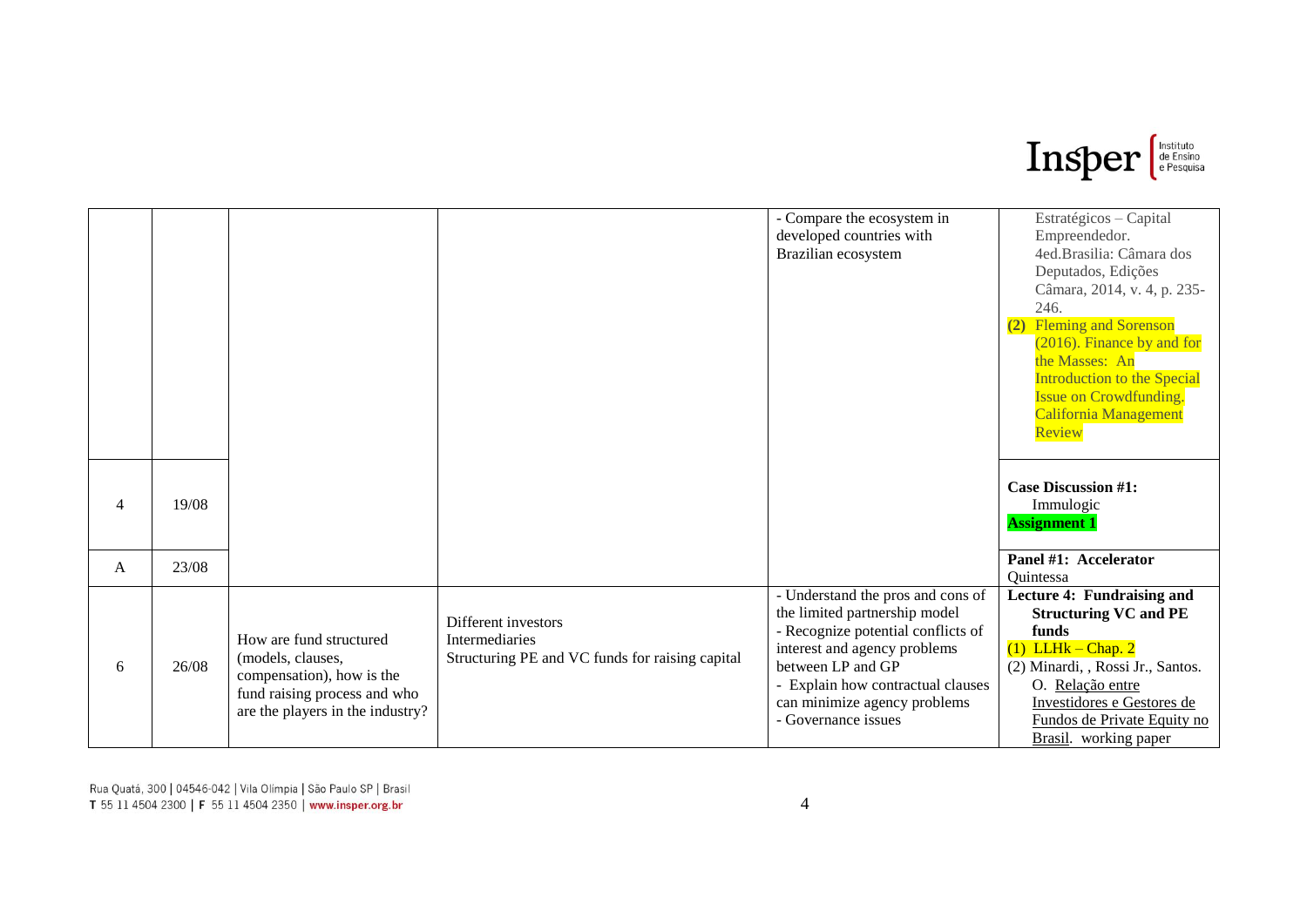

|    |       |  |                                                                            |                                                                                                                                                                         | 2013. Available<br>at: http://www.insper.edu.b<br>$r/wp-$<br>content/uploads/2013/08/20<br>13_wpe315.pd                                                      |
|----|-------|--|----------------------------------------------------------------------------|-------------------------------------------------------------------------------------------------------------------------------------------------------------------------|--------------------------------------------------------------------------------------------------------------------------------------------------------------|
| 7  | 29/08 |  | Compensation and incentives                                                | - Understand different<br>compensation arrangements<br>- Recognize the incentive<br>problems of different<br>arrangements                                               | <b>Lecture 5: Compensation</b><br>and Incentives<br>$(1)$ LLHk – Chap. 2<br>Metrick e Yasuda, The<br><b>Economics of Private</b><br><b>Equity Funds Case</b> |
| 8  | 02/09 |  | PE and VC funds as an asset class in institutional<br>investors' portfolio | - Understand that the origin of<br>the money (LP) matters<br>- Understand why LPs invest in                                                                             | Case Discussion #2 : Yale<br><b>Investment Office</b><br><b>Assignment 2</b>                                                                                 |
| 9  | 06/09 |  | Different LPs                                                              | PE/VC<br>- Explain how to select good<br>quality GPs                                                                                                                    | Panel #2: Venture Capital Fund                                                                                                                               |
| 10 | 09/09 |  | Difficulties in raising first time funds                                   | - Understand the industry<br>organization<br>- Explain why it is difficult to<br>raise first time fund<br>- Discuss methods of overcoming<br>difficulties and the costs | Case Discussion #3: Weston<br>Presidio<br><b>Assignment 3</b>                                                                                                |
| 11 | 13/09 |  | Different models of funds                                                  |                                                                                                                                                                         | Panel #3: Why invest in<br>PE/VC funds? (FoF:<br>Spectra)                                                                                                    |
| 12 | 16/09 |  | Different models of funds                                                  |                                                                                                                                                                         | Panel #4: Mezzanine Fund                                                                                                                                     |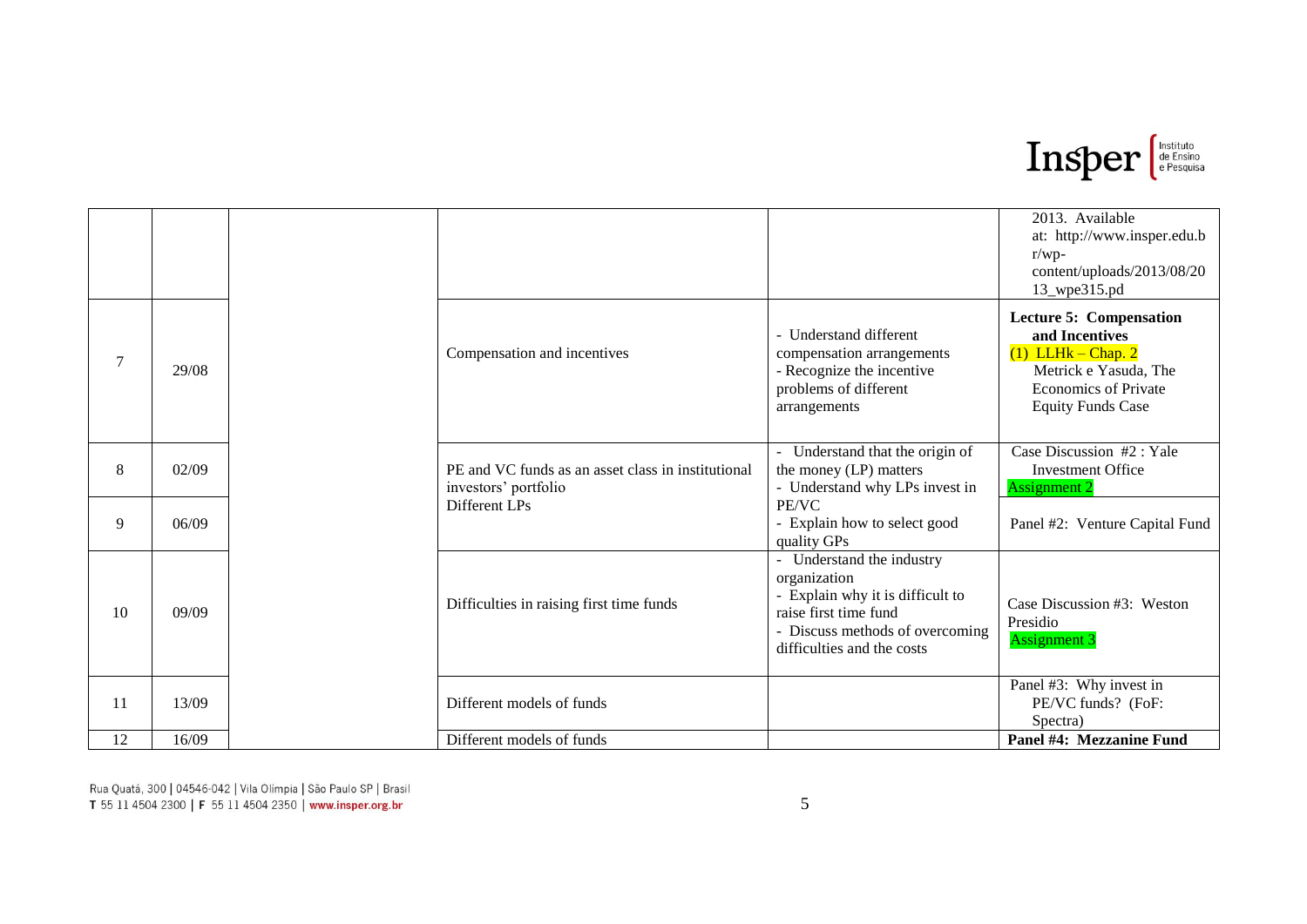

| 13        | 20/09                   | How do PE/VC funds select<br>investments, monitor and<br>create value? How is the<br>relationship between fund<br>managers and portfolio<br>companies? | Deal flow and qualitative considerations   | - Explain different forms of<br>pipeline generation<br>- Understand qualitative aspects<br>of the investment decision in a<br>portfolio company<br>- Due diligence of portfolio<br>companies | Lecture 6: Deal sourcing and<br>evaluation<br>- LLH Chap. 3<br>- Cullinan, Le Roux and<br>Weddigen: When to Walk away<br>No assignment due, but be<br>prepared for class discussion/<br>participation read article |
|-----------|-------------------------|--------------------------------------------------------------------------------------------------------------------------------------------------------|--------------------------------------------|----------------------------------------------------------------------------------------------------------------------------------------------------------------------------------------------|--------------------------------------------------------------------------------------------------------------------------------------------------------------------------------------------------------------------|
| 14        | 23/09<br>(regular+      |                                                                                                                                                        |                                            | - Estimate deal's pre money and                                                                                                                                                              |                                                                                                                                                                                                                    |
| 15A       | repl.)                  |                                                                                                                                                        |                                            | post money valuation using the<br>VC method                                                                                                                                                  | Lecture 7: The VC method<br>$(1)$ LLK Chap. 4                                                                                                                                                                      |
| 16        | 27/09<br>30/09          |                                                                                                                                                        | Deal valuation: the venture capital method | - Understand dilution                                                                                                                                                                        |                                                                                                                                                                                                                    |
| 15B       | 04/10                   |                                                                                                                                                        |                                            | Understand the pos and cons of<br>staging investments                                                                                                                                        |                                                                                                                                                                                                                    |
| 17        | $(regular+$<br>replac.) |                                                                                                                                                        | Different models of funds                  |                                                                                                                                                                                              | Panel #5: Search Funds                                                                                                                                                                                             |
|           | 11/10                   |                                                                                                                                                        |                                            | <b>MID TERM EXAM</b>                                                                                                                                                                         |                                                                                                                                                                                                                    |
|           |                         |                                                                                                                                                        |                                            |                                                                                                                                                                                              |                                                                                                                                                                                                                    |
| 18<br>19A | 14/10<br>18/10          |                                                                                                                                                        | Deal valuation: WACC and APV               | - Understand the limits of WACC<br>and when to use APV for valuing<br>deals                                                                                                                  | <b>Lecture 8: WACC and APV</b><br>$(1)$ LLK Chap. $4$<br>$(2)$ Luehrman – Using APV: A<br><b>Better Tool for Valuing</b><br><b>Operations</b>                                                                      |
|           |                         |                                                                                                                                                        |                                            |                                                                                                                                                                                              |                                                                                                                                                                                                                    |
| 19B       | 21/10                   | (cont.)                                                                                                                                                | Deal structuring                           | Recognize the potential<br>conflict of interest                                                                                                                                              | Lecture 9: Deal structuring                                                                                                                                                                                        |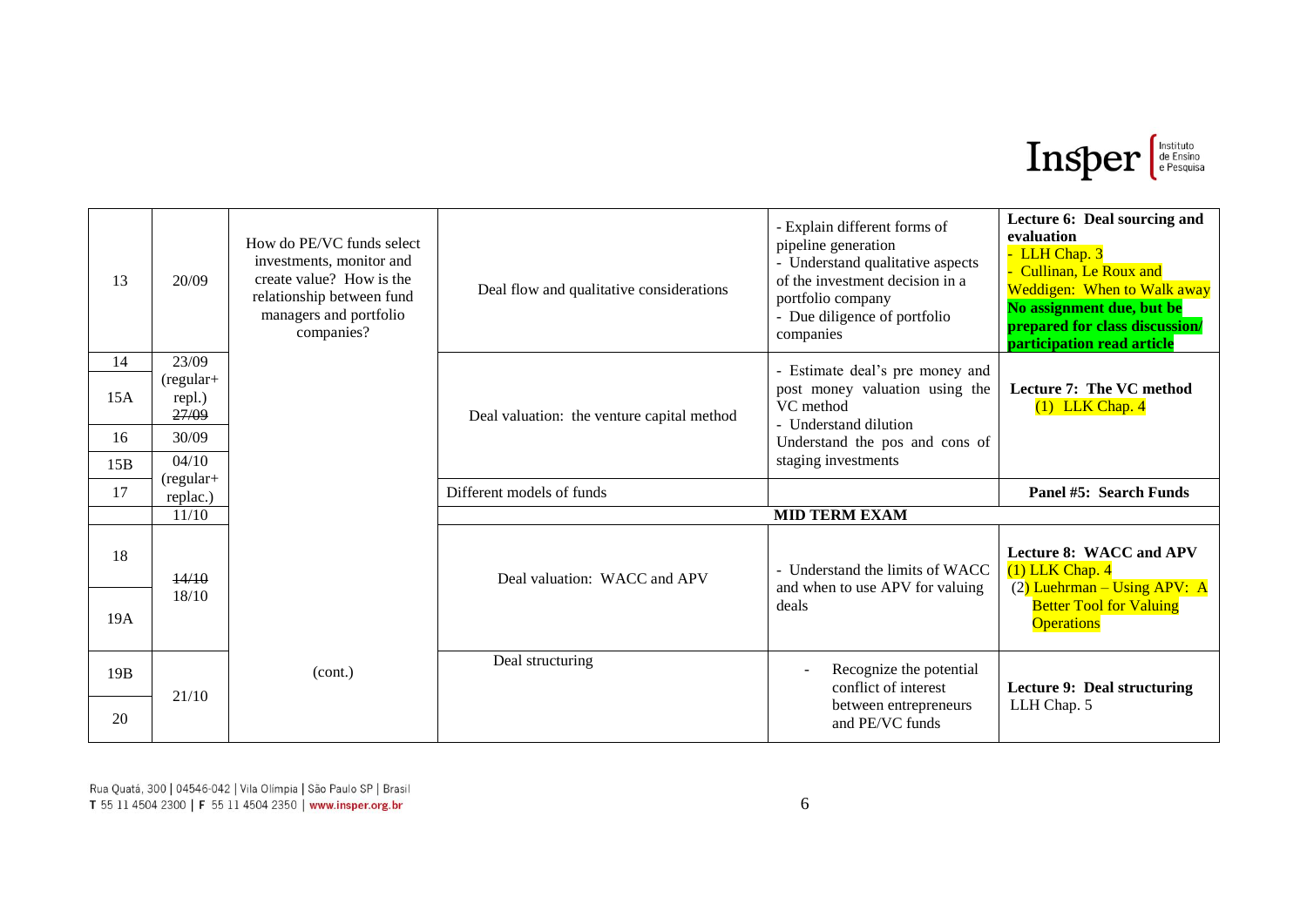

| 21 | 25/10 |         |                                                                                                              | Explain clauses to<br>$\overline{a}$<br>mitigate conflicts<br>The impact of different<br>deal structures and<br>private equity securities<br>on incentives, fund<br>return and protection for<br>losses | Lecture 10: LBO and post deal<br>considerations<br>(1) Barbarians<br>the<br>at<br>boardroom<br>$(2)$ LLH Chap. 6<br>No assignment due, but be<br>prepared for class discussion/<br>participation - read article |
|----|-------|---------|--------------------------------------------------------------------------------------------------------------|---------------------------------------------------------------------------------------------------------------------------------------------------------------------------------------------------------|-----------------------------------------------------------------------------------------------------------------------------------------------------------------------------------------------------------------|
| 22 | 28/10 | (cont.) | Post deal, LBO and other value creation models                                                               | - Understand the role of boards<br>- Explain the pos and cons of<br>leverage<br>- Discuss pos and cons of a LBO<br>- Governance techniques                                                              | Case $# 4$ : KKR – The Dollar<br>General Buyout<br><b>Assignment 4</b>                                                                                                                                          |
| 23 | 01/11 |         |                                                                                                              |                                                                                                                                                                                                         | Panel #6: Legal risks                                                                                                                                                                                           |
| 24 | 04/11 |         |                                                                                                              |                                                                                                                                                                                                         | Panel #7: Private Equity Fund                                                                                                                                                                                   |
| 25 | 08/11 |         | Different fund models                                                                                        |                                                                                                                                                                                                         | Panel #8: Distressed Operations<br>or Investee Company                                                                                                                                                          |
| 26 | 11/11 | Exit    | Different strategies of exits and conflict of<br>interests between GP and LP when liquidating<br>investments | Understand different kind of<br>exists and pos and cons of trade<br>sale, IPOs, secondary sales, sale<br>to owners                                                                                      | Lecutre #11: Exits<br>$(1)$ LLH Chap. $7$<br>(2) Minardi, Ferreira e Tavares.<br>The Performance of<br>Brazilian IPOs Backed by<br>Private Equity                                                               |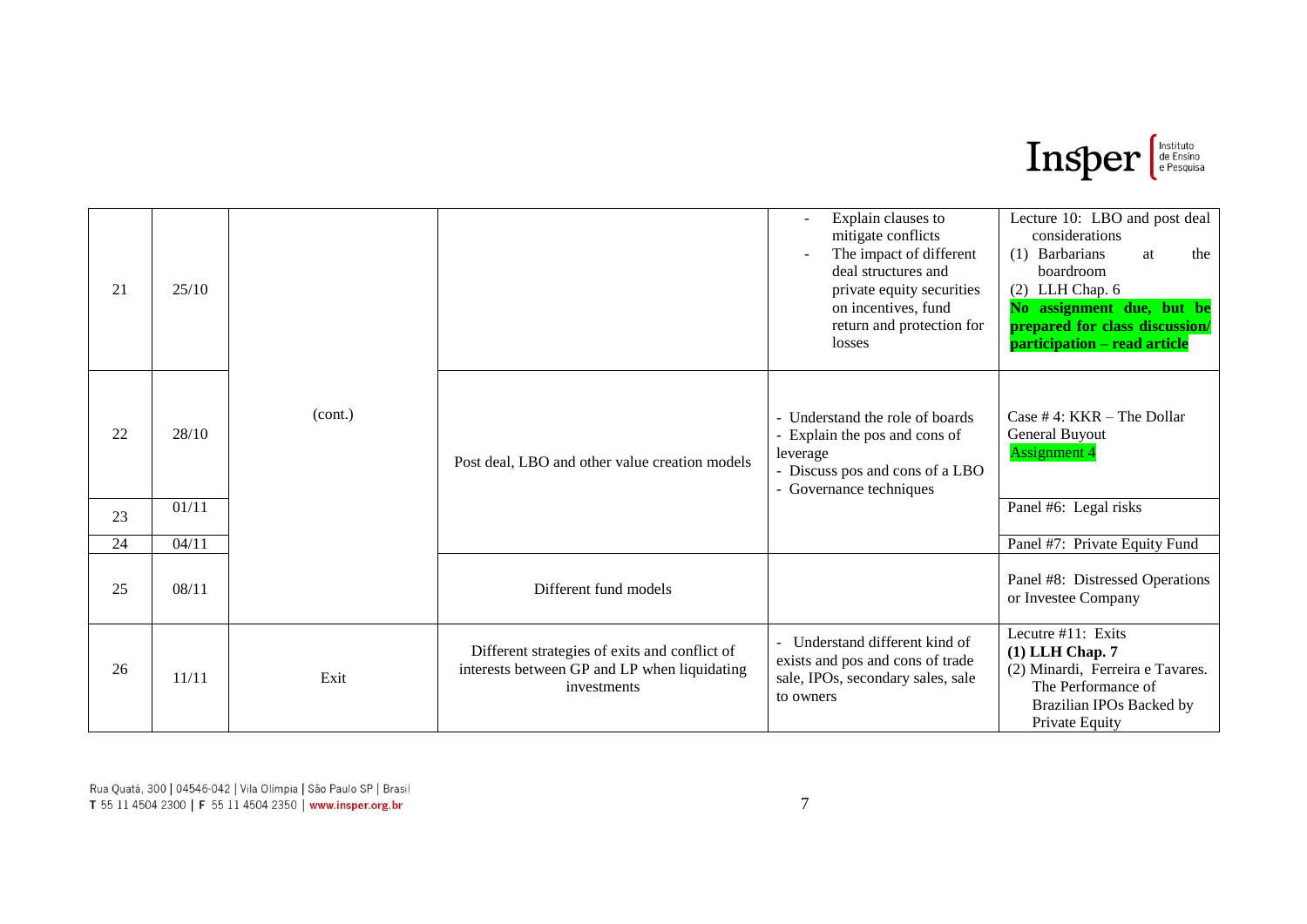

| 27 | 18/11      |                   | - Understand the IPO process<br>- Discuss potential conflict of<br>interest between LP, GP, portfolio<br>company and underwriter agent | Lecture #12: the IPO process<br>and conflict of interest<br>$(1)$ LLH Chap. $7$<br>(2) MINARDI, Moita,<br>CASTANHO. An Investigation<br>of the partial adjustment effect<br>of Brazilian IPOs. JBR 2015. |
|----|------------|-------------------|----------------------------------------------------------------------------------------------------------------------------------------|----------------------------------------------------------------------------------------------------------------------------------------------------------------------------------------------------------|
| 28 | 22/11      |                   | in an IPO process                                                                                                                      | Case #5: Warburg Pincus<br><b>Assignment 5</b>                                                                                                                                                           |
| 29 | 25/11      |                   |                                                                                                                                        | Lecture #13<br>Distribution and concluding<br>remarks<br>$(1)$ LLH Chap. $7$                                                                                                                             |
| 30 | <b>TBD</b> | <b>FINAL EXAM</b> |                                                                                                                                        |                                                                                                                                                                                                          |